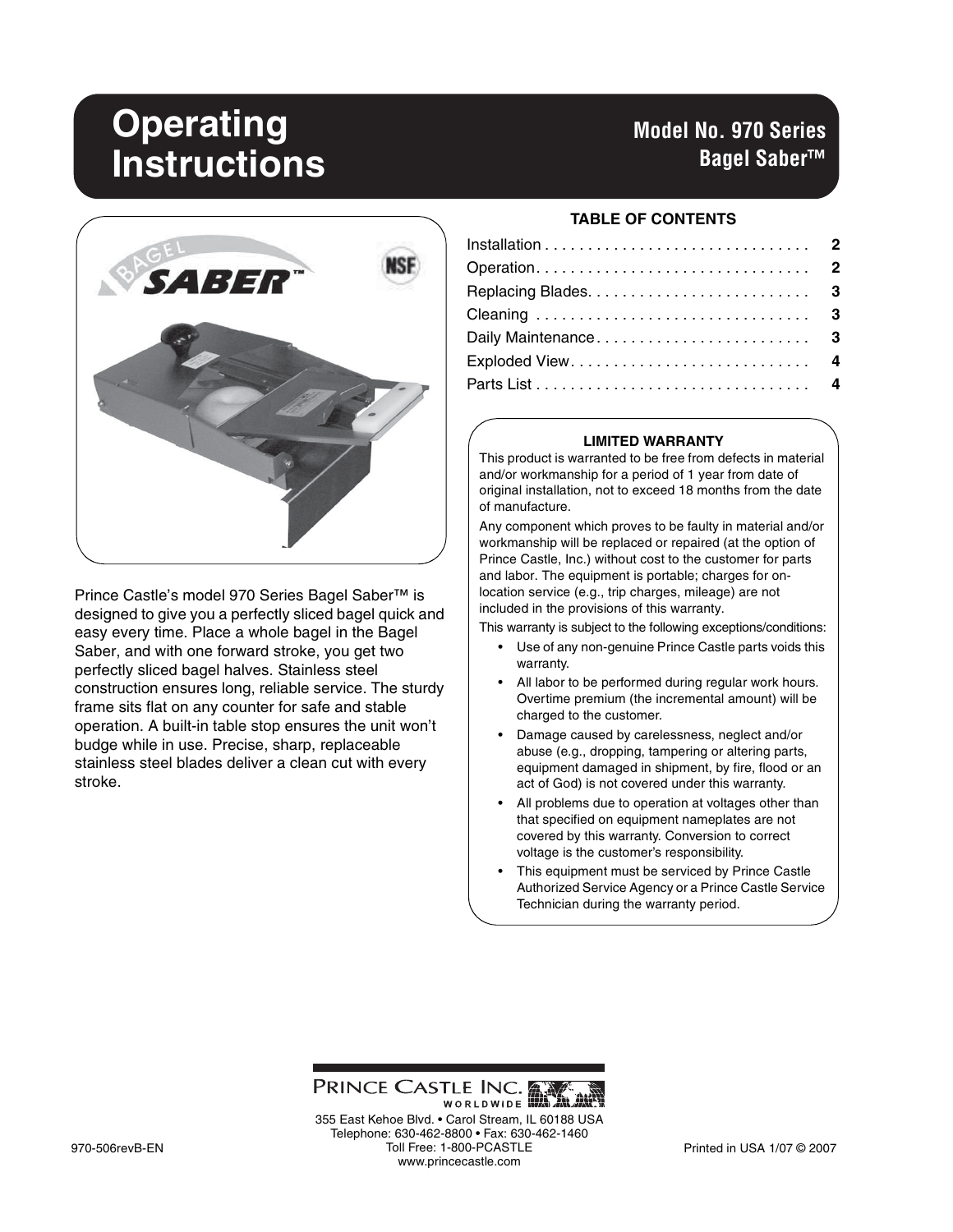## **INSTALLATION**

- 1. After you have removed the Bagel Saber™ from the carton, inspect the unit for signs of damage. If there is damage to the unit:
	- Notify carrier within 24 hours after delivery.
	- Save carton and packing materials for inspection purposes.
	- Contact your local dealer, or if purchased directly, the Prince Castle Customer Service Department at 1-800-722-7853 to arrange for a replacement to be sent.
- 2. Verify that all parts have been received.
- 3. Clean Bagel Saber before using.
- 4. Prince Castle offers an optional Bagel Catcher model 970-097 which is designed to work with the Bagel Saber™ to neatly catch bagel halves. See **figure 1**.

#### *figure 1*



5. To attach the Bagel Catcher, place it up to the far end of the unit, and slide the open end of the catcher against the rear opening of the slicer. See **figure 2**.

#### *figure 2*



**IMPORTANT:** Bagel Catcher is optional and sold separately.

# **OPERATION**

# **CAUTION**

Blades are extremely sharp. Keep fingers away from blades.

*IMPORTANT:* The Bagel Saber<sup>™</sup> is designed to slice bagels only. Using it to slice other products will damage the slicer and void the warranty.

- 1. Place the Bagel Saber™ on a clean, flat prep table or counter.
- 2. Set the table stop against the front edge of the table.
- 3. Firmly grasp the black stabilizer knob on the cover, and with your other hand, pull back the white pusher plate handle. See **figure 3**.

#### *figure 3*



4. Insert the bagel against the pusher plate. See **figure 4**.

#### *figure 4*

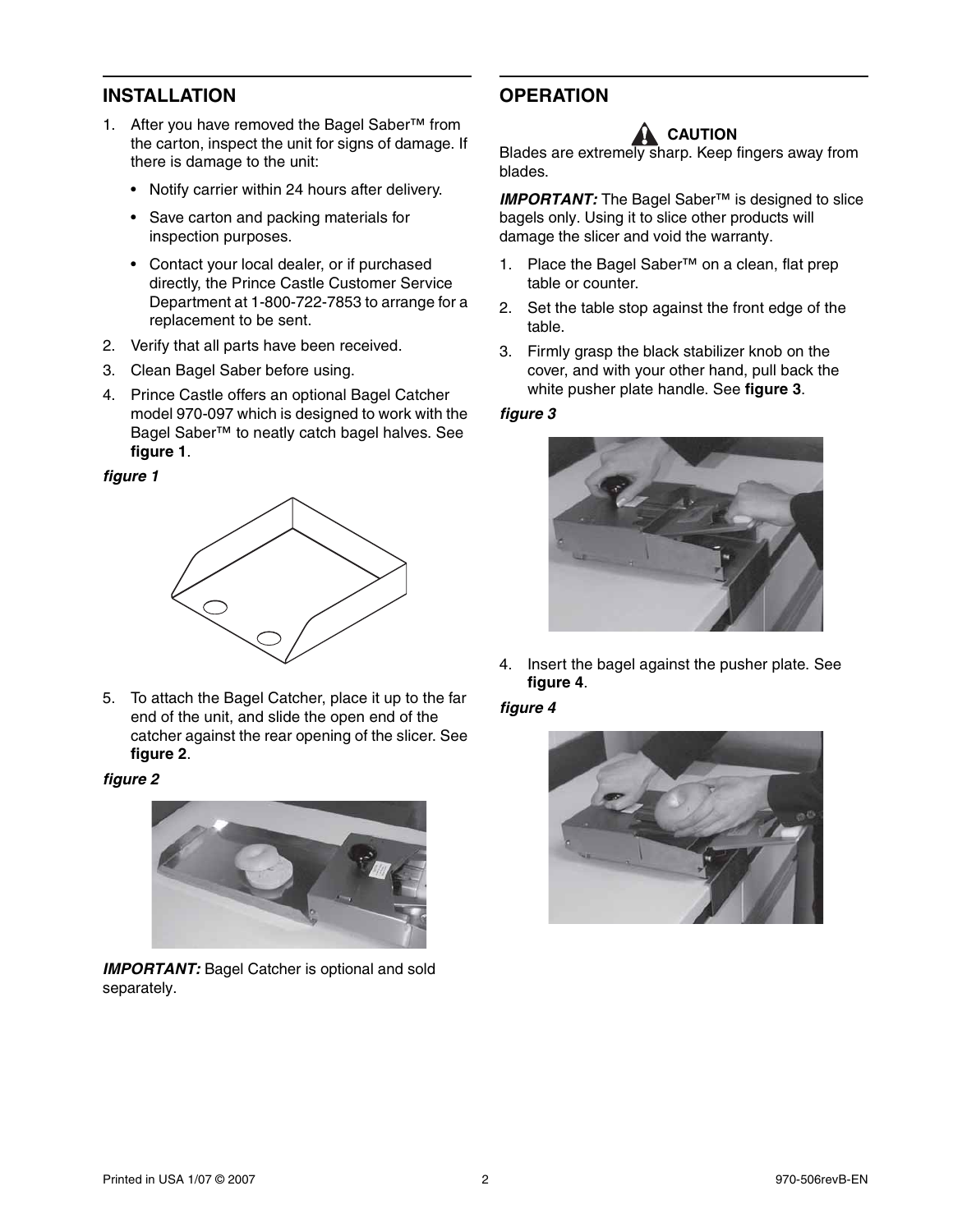5. Grasp the white pusher plate handle and push the bagel through the blades with a quick, firm stroke until it is completely sliced. See **figures 5** and **6**.

#### *figure 5*



#### *figure 6*



6. Sliced bagel will exit the unit from the rear opening. See **figure 7**.

#### *figure 7*



# **REPLACING BLADES**

# **A** CAUTION

Blades are extremely sharp. Keep fingers away from blades.

**IMPORTANT:** For safety, it is important to remove and discard one blade at a time.

- 1. Turn unit over.
- 2. Remove first blade by unscrewing the two thumbscrews holding blade to base assembly.
- 3. Carefully slide blade out through side slot and discard blade.
- 4. Remove second blade by repeating steps 2 and 3.
- 5. To install first blade, slide sharp edge of blade through side slot. Align holes and tighten with two thumbscrews.
- 6. Repeat step 5 to install second blade.

# **CLEANING**



Blades are extremely sharp. Keep fingers away from blades.

- 1. Spray slicer with hot water to remove any bread crumbs or residue.
- 2. With hot, soapy water, scrub slicer and blades using a nylon brush.
- 3. Rinse slicer with hot water.
- 4. Let air dry.

## **DAILY MAINTENANCE**

**IMPORTANT:** After every washing be sure to lubricate the Guide Rods using Petro-Gel or Taylor Lube.

**IMPORTANT:** Be sure to check the blade screws for tightness, if loose use pliers to tighten.